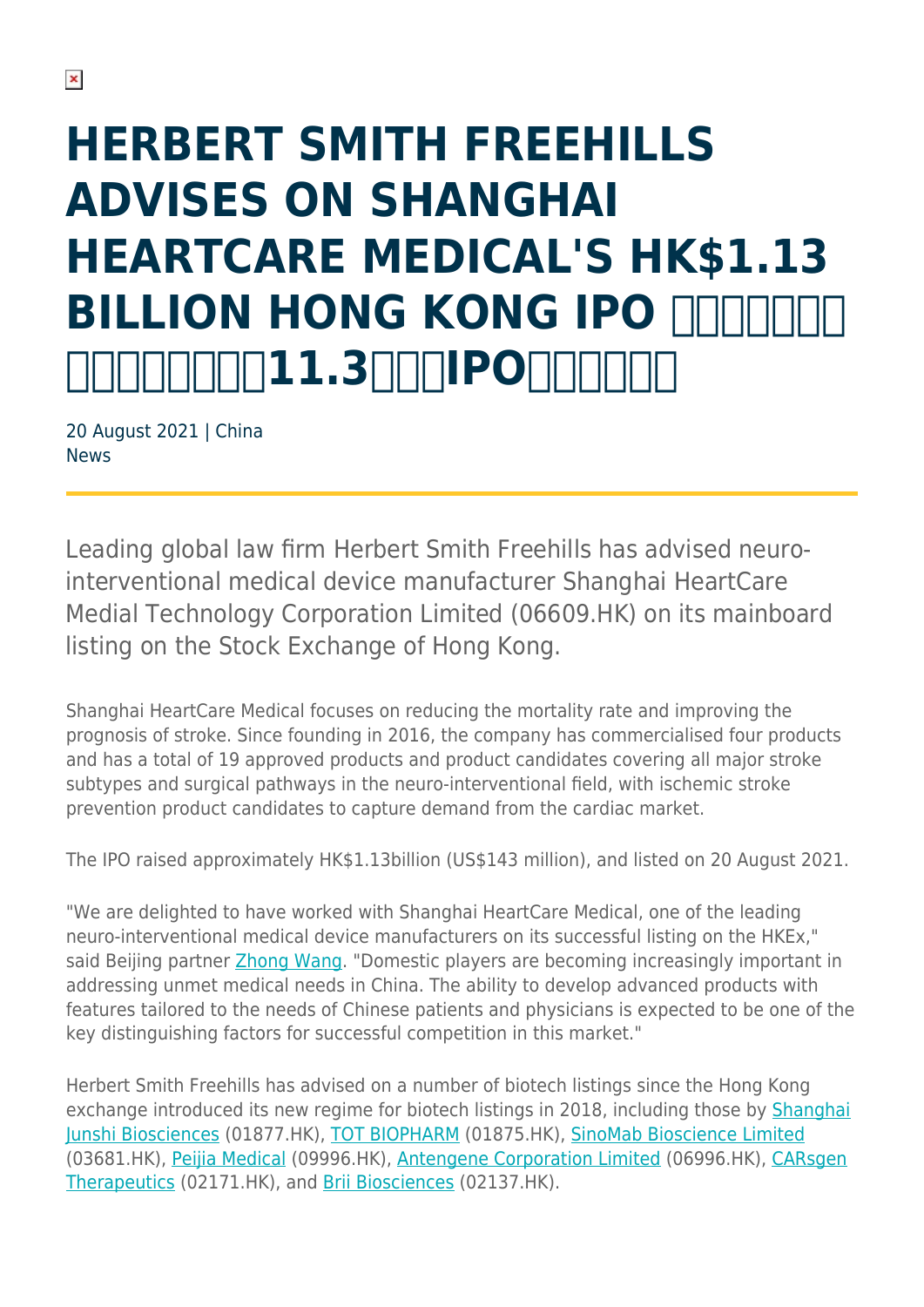"We have longstanding experience of advising fundraisings in international capital markets and a robust record of working with healthcare clients," said Beijing office partner [Isaac](https://www.herbertsmithfreehills.com/our-people/isaac-chen) [Chen](https://www.herbertsmithfreehills.com/our-people/isaac-chen). "We congratulate Shanghai HeartCare Medical on this IPO and look forward to the company's continued success."

The ischemic stroke neuro-interventional device market in China increased from RMB381.1 million in 2015 to RMB1.9 billion in 2019 at a CAGR of 49.7%, and is expected to further increase to RMB25.4 billion in 2030 at a CAGR of 26.5% from 2019 to 2030.

Zhong and Isaac jointly led the team advising the issuer, assisted by senior associate Sherry Lai in Hong Kong, associates Kathy Zhang, Yuchen Zhu, Robert Li and Bryan Zhu, and legal assistants Yuanyuan Yin, Ted Zhang, Emma Chen and Aiye Jia in Beijing. London-based partner and head of US Securities Tom O'Neil and Hong Kong-based of counsel George Wu provided US securities law advice.

Associate director Lucy Yao led Herbert Smith Freehills Kewei Joint Operation's Alternative Legal Services business to provide high-efficiency solutions for verification and other document-intensive processes during the offering, assisted by senior lawyer Helen Liang, legal specialist Selina Wang and legal analyst Shawna Peng.

全球领先的律师事务所史密夫斐尔作为神经介入医疗器械公司(06609.HK)的境外律师,为其在香港联交所主板上市提供法律服务。

心玮医疗致力于降低脑卒中死亡率并改善预后。公司成立于2016年,拥有4款商业化产品和19款在研产品,覆盖了神经介入领域的所有主要脑卒中亚型及手术路径,并且公  $\Box$ 

心玮医疗在首次公开募股中融资超过11.3亿港元(约合1.43亿美元),于2021年8月20日开始在香港联交所交易。

史密夫斐尔北京办公室合伙人王重(Zhong Wang)表示:"心玮医疗是领先的神经介入医疗器械公司,我们非常荣幸为心玮医疗在港交所上市提供助力。在满足国内医  $\cap$ הם החרות החרות החרות החרות החרות החרות החרות החרות המודינית המודינית המודינית המודינית החרות החרות החרות ה

 $\Box$ הרא $\Box$ 2018 בחרות 2018 החרות המצוין בתחת החרות החרות החרות החרות החרות החרות החרות החרות 2018 החרות ה hnnn03681.HKnnnnnn09996.HKnnnnnn06996.HKnnnnnn02171.HKnnnnnn02137.HKnn

北京办公室合伙人陈敏(Isaac Chen)表示:"史密夫斐尔长期助力客户在国际资本市场融资,在为医疗行业客户提供法律服务方面经验丰富。衷心向心玮医疗此  $\Box$ IPO $\Box \Box \Box \Box \Box \Box \Box \Box \Box \Box \Box \Box \Box \Box$ "

中国缺血性卒中神经介入医疗器械场从2015年的3.811亿元人民币增长到2019年的19亿元人民币,复合年均增长率为49.7%,预计2019年至2030年  $\Pi$ 26.5% $\Pi$ חחחחחחח $\Pi$ ברום 254 $\Pi$ ום 254.

合伙人王重和陈敏率领律师团队为此次上市发行人提供法律服务。主要团队成员包括香港办公室黎翠芬(Senior Associate)、北京办公室张凯西 TAssociate<sup></sup>TTTTTTAssociate<sup>T</sup>TTTTAssociate<sup>T</sup>TTTTTAssociate<sup>T</sup>TTTTTLegal AssistantTTTTTLegal Assistant)、陈阿婷(Legal Assistant)和贾瑷烨(Legal Assistant)。伦敦办公室合伙人、美国证券法主管合伙人Tom O'Neil 以及香 港办公室资深顾问吴卓人就该笔交易的美国证券方面事宜提供咨询。

联营办公室替代性法律服务(ALT)联合团队在发行期间为招股书验证及其他文件密集型工作提供高效率的解决方案,主要成员包括梁琳(Senior Lawyer)、王思颖 Negal Specialist<sub>nnnnn</sub>nnnegal Analystnn